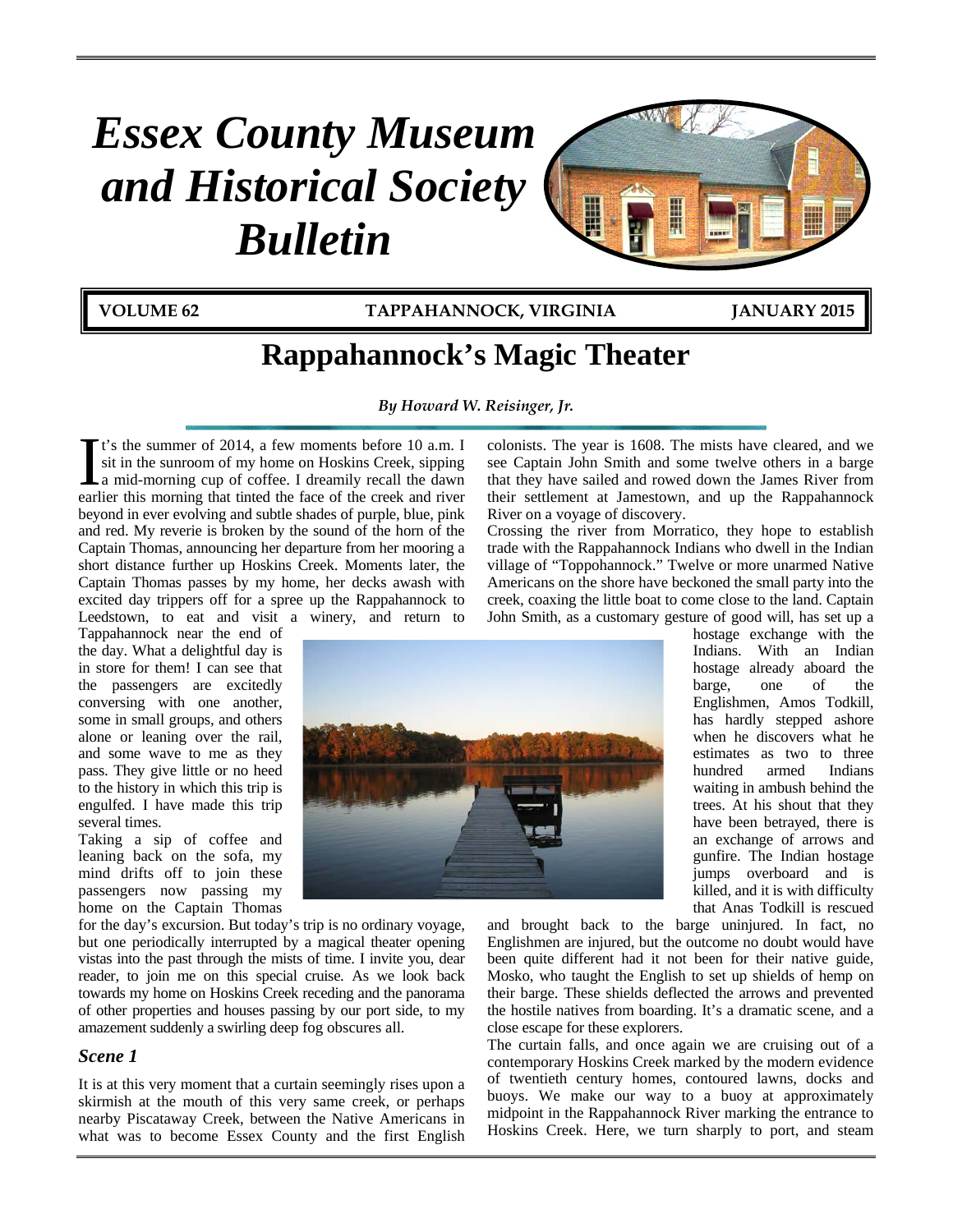towards the fifty foot high span of the 1963 Downing Bridge. On our left, we see beautiful homes at the river's edge, and the buildings of St. Margaret's School. Most prominent is a large, white condominium. But this view is obscured by a new swirling mist.



#### *Scene 2*

Although we are at the same location in the river, the curtain rises upon a very different scene. The time is 1770. There are three huge ships in the river, "tall ships" with towering masts and square sails of heavy canvas reaching high into the sky, and another similar ship docked near the town Customs House. Looking closely, we see that three of these ships are flying British colors, and the fourth, French. Tappahannock indeed is a busy and important international port, attracting these oceangoing ships from around the world. They have crossed the Atlantic Ocean to load the native grown tobacco so much sought in Europe, and to deliver the European manufactured materials so much needed in the new English colony. Looking more closely at the activity on shore, we see much astir. Tobacco is being brought in from the surrounding fields and is being delivered to the stately Anderton House, where it will be "prized" into hogsheads for delivery to the waiting ships. At the Customs House, too, there is a constant flurry of activity as county residents pay their taxes on goods delivered from faraway places.

But this privileged glimpse into the past is short-lived. The curtain falls, and we are as suddenly transported back to our excursion on the Captain Thomas towards a winery and lunch near Leedstown. We are rapidly approaching the center span of the Downing Bridge. We almost can hear the rumble of cars and heavy trucks crossing the bridge, when once again we are blinded by the mists that wipe out all of our surroundings. For a moment, time seemingly stands still.

#### *Scene 3*

As the curtain rises on a new scene, the bridge we see before us is not the fifty foot high, gently curving span we know today. The time is 1927. We see a brand new Downing bridge, a low and straight drawbridge that crosses the river at almost the same location as the 1963 replacement bridge we were approaching only moments before. Instead of automotive traffic, a huge crowd of people have clustered on this bridge for an opening ceremony. This is a ceremony punctuated by the florid speeches of politicians and orators, and culminating in Governor Harry Byrd officially cutting the ribbon to open the bridge to traffic.

Viewed at first glance with  $21<sup>st</sup>$  century eyes, all of this pomp might seem somewhat over-the-top for the mere opening of a new bridge. But this is not just any bridge opening. At this moment, with the opening of the 1927 Downing bridge, we

are witnessing a very important and historic moment. In fact, it would be very difficult to imagine any single event that would carry as much significance to the Northern Neck counties. All phases of life would be affected: commerce, political, theological, governmental, and even social.

In this part of the country, where streams and creeks so frequently crisscross the land, travel had been a challenge since the English first arrived at Jamestown. While shallow streams could be forded by horses, and bridges could be built across deeper, wider creeks, crossing the mile-wide Rappahannock by bridge was an inconceivable project. In fact, the only way to cross between the Southside and the Northern Neck was by small ferryboats. There were ferryboats at Tappahannock and Wares Wharf, among other crossings, since colonial times. When a party wished to cross the river at Tappahannock, and the ferry was on the opposite side, I understand a flag was raised. It was hoped that the ferry operator on the opposite side of the river would take note of this signal and cross the river to provide this service. Crossing the river on these very small ferries could be a precarious affair for passengers, horses and carriages, and later, motor cars. Of course the ferry could not cross when the river was rough. And there must have been timers when a sudden, unforeseen summer thunderstorm transformed the river into a raging maelstrom, and the trip then must have been not only extremely uncomfortable, but also frightening.

This isolation of the Northern Neck prior to the opening of this bridge is a thing difficult to appreciate today. It is rather amusing to reflect that, in colonial times, a preacher had to cross the river to hold services at churches on both banks. In fact, my own grandfather, Judge Joseph W. Chinn, had to cross the river by ferry boat to hold court in his home town of Warsaw, and in Tappahannock and other courts on the Southside.

In a somewhat lighter vein, it seems romance was not quite secure even after the bridge was built. My father penned the following bit of doggerel, to my mother, probably in the early 1930's, when ice threatened the structure of the 1927 bridge and he was living on the north side of the river, while she was in the Northern Neck:



But the curtain falls, and our time as participants in this gala bridge opening draws to a close.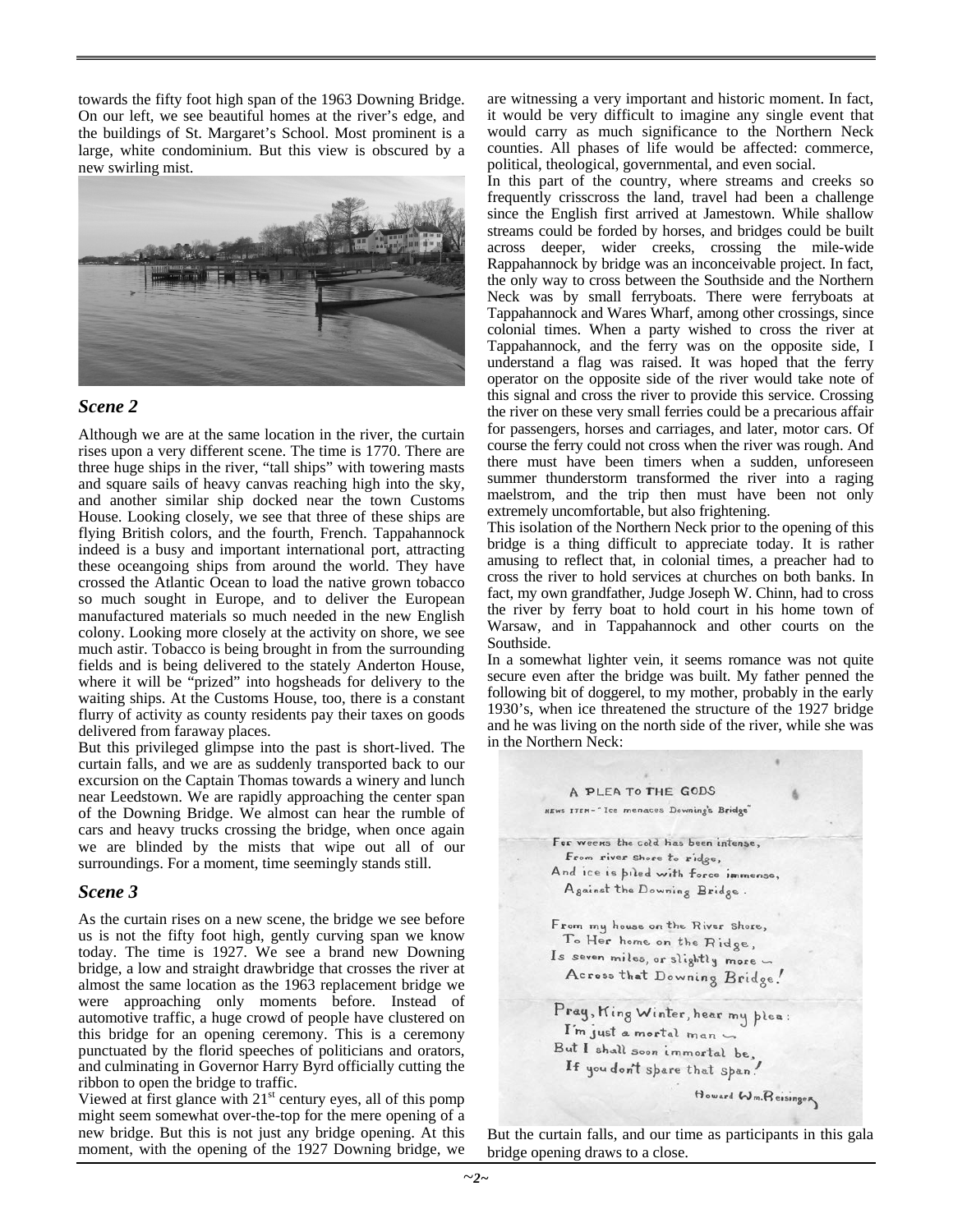We pass beneath the present Downing bridge and round a channel marker, the Captain Thomas setting a new heading that appears to be taking her far off course towards a wharf in Richmond County. In fact, the channel takes a rather odd direction here, almost to the shores of Richmond County. Leaning over the starboard rail of her deck, we now can see that the shore is lined with homes and cottages that we are fast approaching, and a number of pleasure craft are noisily flying across the water on this beautiful day.



Almost predictably now, the fog rolls in again to blot out this gala bridge opening that did so much to end the isolation of the Northern Neck.

### *Scene 4*

When the curtain lifts, we again are witnesses to a drama from the past. We see a number of folks gathered on the shore near Naylors Beach, dressed in their finery. We now can make out folks standing in the shallow water near the bank in white robes, and we hear voices raised in the beautiful strains of gospel music coming to us from across the water. What a moving scene! What we are witness to, of course, is a baptism in the living waters of the Rappahannock, a spiritual use of the river rarely seen today when churches most often are equipped for this essential ritual using their own church baptisteries.

But this glimpse into the past is indeed ephemeral, to be replaced again by our continuing steady cruise towards wine tasting and lunch near our landing at Leedstown. Recreational use of the river during summer months has grown exponentially in recent decades. Fast speedboats pass by us heading to no particular destination. Sheaths of spray fly from their bows as they bounce into the oncoming waves. Boys and girls aboard these fast craft are enjoying the cooling blast of wind against faces as their hair streams out behind them. The river also is dotted by an occasional boat at anchor with fishing poles extended over the water. There is even a catamaran moving quickly across the river in response to the now fresh breeze out of the north. Two personal water craft follow close behind us, enjoying the thrill of crossing our wake.

By now we are no longer surprised when a mist again veils this very contemporary scene to be replaced by a vignette of past history.

# *Scene 5*

As the curtain rises again, we are overtaking a boat of very different character from those seen today on the river, but one that played an extremely important role in the life of citizens in this part of the country for over 100 years. We now can make out the name proudly emblazoned on her side.: "Middlesex." She is but one of several steamboats that have been serving a vital role in the lives of the local citizens since the early 1800s. She definitely has many destinations along this river at the many wharves built specifically to welcome the steamboats as they make their way from Baltimore towards their terminus at Fredericksburg.

The sight of this steamboat suddenly reminds me of the very different orientation and lifestyle imposed upon the citizens of this area from colonial days to well into the twentieth century, and the prominent role of this river and of the steamboats that plied its waters between Baltimore and Fredericksburg for over 80 years. The river was the interstate highway system for citizens of the Northern Neck and Southside until the first Downing Bridge was built. It must be recalled that the closest railroad available to our local counties was in Fredericksburg. Even after the invention and popularization of the motor car in the early twentieth century, roads were unpaved until well into that century, and more often than not, they were no more than muddy tracks often following Native American trails. In fact, travel over these roads remained difficult in good weather, and all but impassible in inclement weather. But it was the river that was the great barrier, isolating the counties of the Northern Neck from the Southside and all points west in the state. Yet, at the same time the river served as the "interstate road system" of the day, carrying the major commerce, and linking counties in the Northern Neck with the city of Baltimore rather than Richmond.

My mother, Sally Chinn Reisinger, born in 1905 and raised in nearby Warsaw, was of the steamboat age. When she was just a young child, her father arranged for a spinster lady to move to Warsaw from Baltimore to teach her, her four siblings, and other neighborhood children in the schoolhouse located immediately behind their home. And how did she arrive from Baltimore with all of her belongings to take up residence in Warsaw? By steamboat, of course! Special Christmas candies and toys were ordered from Baltimore and arrived by steamboat. Wool from sheep raised on their farm in Warsaw was sent by steamboat to Baltimore, to be returned later processed into sweaters, scarves, and other woolen goods. Later my mother would travel overnight by steamboat from Wellfords Wharf to Fredericksburg, where she boarded a train to travel west to schools in Charlottesville and Staunton. In fact, it seems a number of youth must have made a similar trip by steamboat to attend schools in the western part of Virginia, and I understand that these young folks had a merry time playing games, flirting, laughing and giggling well into the night.

I was again reminded of the importance of the steamboats and the Northern Neck trade with Baltimore only a few years ago when I explored the woods near an old gravesite on Edgehill, a now abandoned property that was in my mother's family in Richmond County. Still legible on this tombstone, which carried a death date of 1852, was the name of the Baltimore firm that made the stone, and the stone was almost certainly delivered by steamboat from Baltimore to the Northern Neck. The steamboat food was reputed to be excellent. In fact, shortly after the end of the steamboat era, my father fell in love with the lifestyle in this area and purchased a remote farm in Richmond County with a "million dollar view" overlooking the Rappahannock River valley and the silver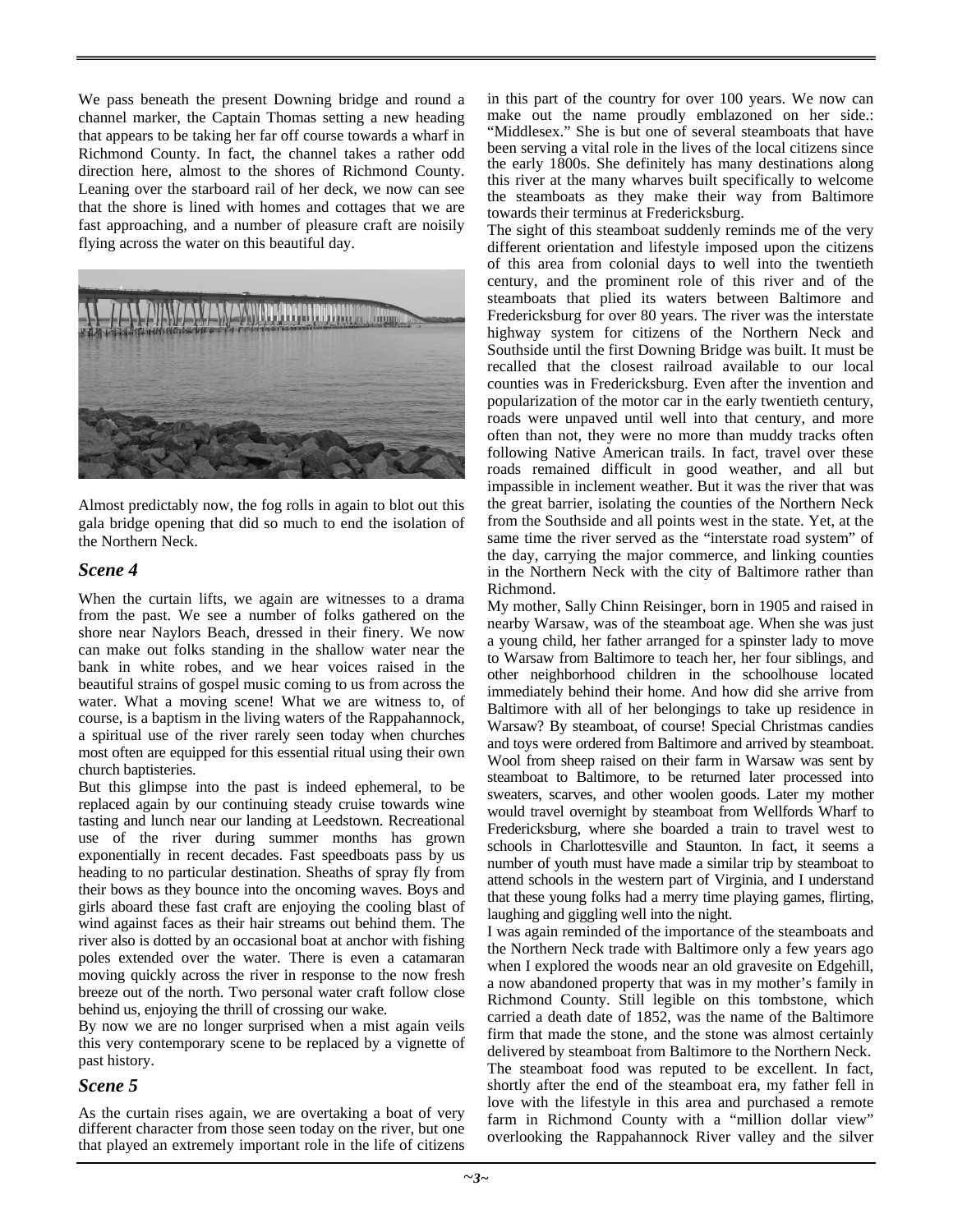gleam of the distant Rappahannock river beyond. Being single at that time, he employed Frank Robinson to live in a small house on this property and cook for him. Mr. Robinson had been a cook on one of the steamboats, and my father often spoke highly of his culinary skills.

Once again the curtain falls, and we are back in the reality of our summer cruise aboard the Captain Thomas to Leedstown. We have reached a stretch of the river that is always a favorite on this cruise. The character of the river has changed rather dramatically since we left the mile-wide expanse of the river at Tappahannock, and we are afforded a much more intimate view of both banks now as the river is much narrower. Off our starboard bow rise cliffs of diatomaceous earth, known as Fones Cliffs. I have heard that President Roosevelt once cruised up the Rappahannock and remarked that these cliffs reminded him of the Hudson River in New York state. While to me this would be quite a stretch of imagination, the Rappahannock cliffs nevertheless are rather majestic and unusual in this part of the country. I recall stories I have often heard of cliff combers often discovering fossilized shark's teeth buried in face of these cliffs. My musings are broken by the crackle of the loudspeaker on the Captain Thomas. The captain calls our attention to an eagle sitting high up in a tree growing about three-quarters of the way up towards the top of the cliff, his white head resplendent in the bright sunlight. The captain informs us of the phenomenal comeback of the American Eagle since the pest spray DDT was removed from the market. Off our port bow, we are privileged now to see several young eagles whirling in a show of aerobatics, a fascinating display seemingly staged just for our benefit.

This show is suddenly interrupted by a boiling mist.

#### *Scene 6*

The curtain rises again to reveal Captain John Smith and his crew aboard the little barge or shallop. The time again is 1608, and Captain John Smith and his little band have continued upriver the day after the ambush at "Toppohannock." The hostile Rappahannocks have continued their pursuit of the Englishmen and their barge. We catch site of these warriors hiding behind bushes in the low marshes opposite Fones Cliffs. From behind this new ambush, they let fly towards the barge a new volley of arrows. However, the day is saved again for the Englishmen by the hemp shields they judiciously affixed around their boat. The arrows cannot penetrate these shields, and fall harmlessly into the Rappahannock. Another close call for the Englishmen!



With the fall of the curtain, we once again are back in our own century, making our way towards Leedstown. The river has become increasingly narrow and the water is very deep, sometimes as much as 40 feet where the fast-moving current has cut deep into the river bed. Suddenly we round a sharp bend in the river, and catch our first view of the dock where we will land at Leedstown. We are somewhat disappointed that this dock is no more than a landing place for our bus trip to the winery. There is nothing here to remind us of the thriving colonial seaport at Leedstown.

But then the now familiar mist swirls over this scene.



# *Scene 7*

The curtain rises over Leedstown as a bustling international port of colonial times. The date is February 1766. To my amazement, there stands the very ordinary that my father described to me many years ago from a recurrent dream he had. In this dream that he related to me several times, he had ridden horseback from his home at Belle Mount in Richmond County to Leedstown, Having stopped before this ordinary and hitched his horse, he opened the door and entered ... only to discover that he had stepped back in time to the eighteenth century. This transposition in time was immediately apparent by the dress of the patrons gathered there, and the lively discussion of "current" issues from nearly two hundred years before. He said he dared not speak, and hoped not to draw attention to himself in his twentieth century attire, which he feared surely would break this spell and end this fascinating moment as a voyeur of the past.

On our magical stage, in this Leedstown ordinary, Richard Henry Lee is reading a document that he has authored, known variously as the Leedstown Resolutions, Leedstown Resolves, or Westmoreland Resolves. These resolutions, ultimately signed by 114 patriots (including several of my relatives), represent a bold statement of protest against the British Stamp Act. Those signing these resolutions viewed the imposition of this Stamp Act as a blatant instance by the Mother Country of taxation without representation, and this group of men vowed to act together in its opposition. In fact, from this now very